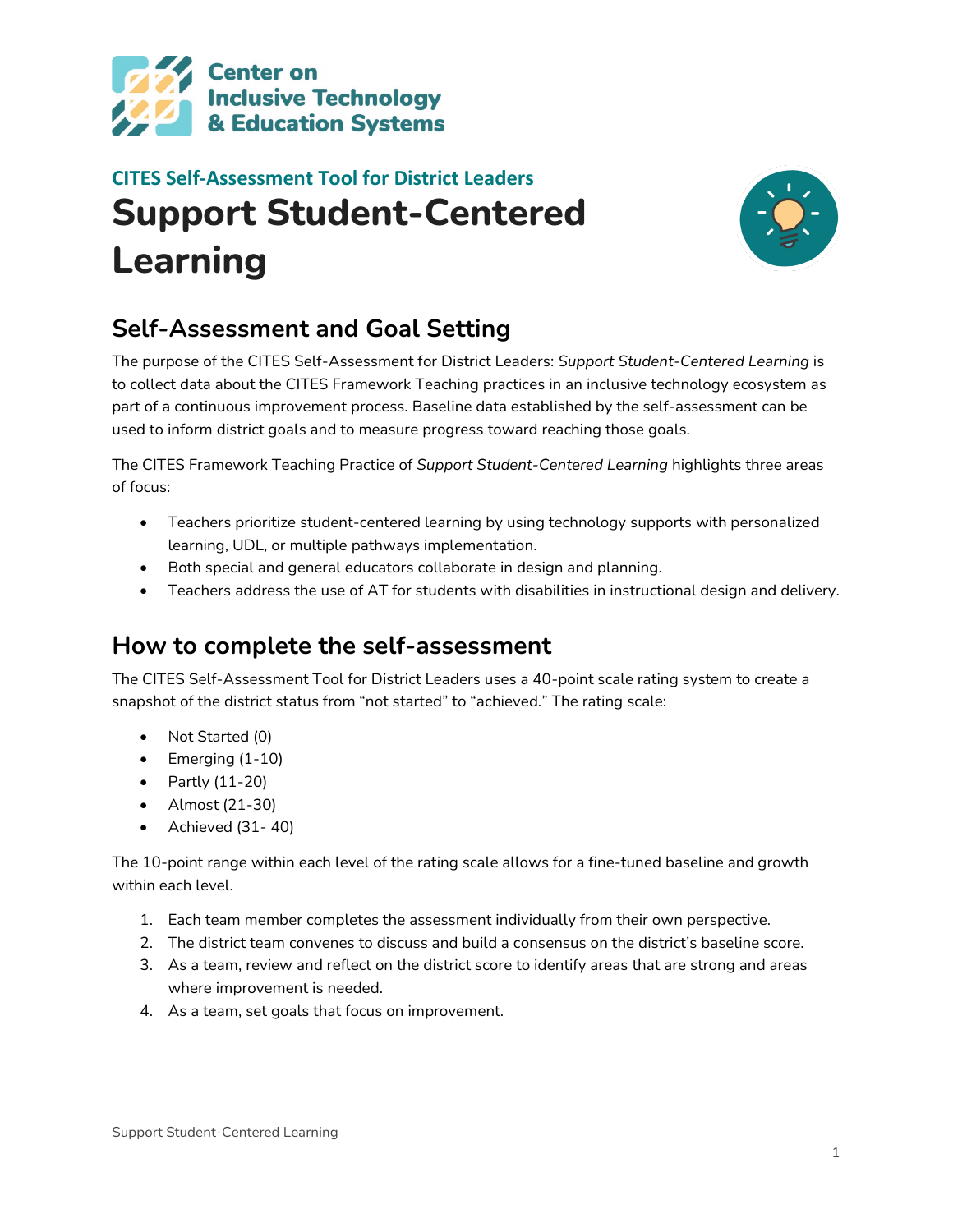#### **Support Student-Centered Learning**

- 1. Teaching is student-centered (e.g. personalized learning, UDL)
	- Not Started (0)
	- Emerging (1-10)
	- Partly (11-20)
	- Almost (21-30)
	- Achieved (31- 40)

Provide examples or a rationale for your rating:

- 2. There is collaboration between special education teachers and general education teachers in the design and planning.
	- Not Started (0)
	- Emerging (1-10)
	- Partly (11-20)
	- Almost (21-30)
	- Achieved (31- 40)

Provide examples or a rationale for your rating:

- 3. Instructional design and delivery address the use of AT by students with disabilities.
	- Not Started (0)
	- Emerging (1-10)
	- Partly (11-20)
	- Almost (21-30)
	- Achieved (31- 40)

Provide examples or a rationale for your rating:

Additional comments on **Support Student-Centered Learning**: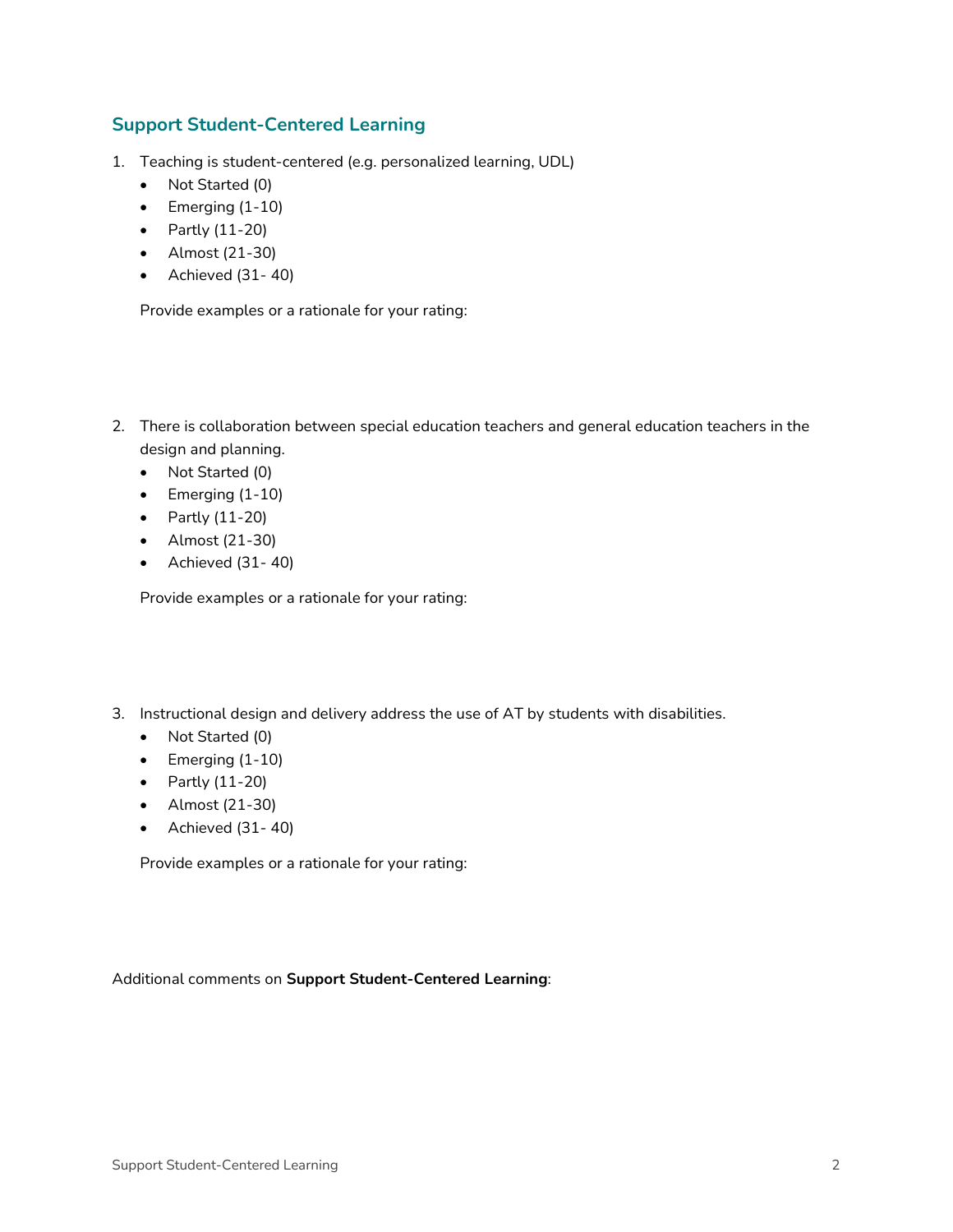## **Setting Goals**

Reflect on the data from the district's collaboratively developed self-assessment. The results and the team's discussion that led to those results will help the team analyze strengths and challenges in each area of focus. As a team, create goals with timelines, benchmarks, and assigned staff as part of the process to advance inclusive technology systems within the district.

SMART goals can provide a helpful guide for this work. SMART goals are Specific (simple, sensible, significant), Measurable (meaningful, motivating), Achievable (agreed, attainable), Relevant (reasonable, realistic and resourced, results-based), Time bound (time-based, time limited, time/cost limited timely, time-sensitive). Review the resources for more information on goal setting.

Overall and general comments:

Reflect on strengths:

Reflect on challenges:







 $\mathbf{0} \mathbf{0}$ 

This content was developed under a grant from the US Department of Education, #H327T180001. However, the contents do not necessarily represent the policy of the US Department of Education, and you should not assume endorsement by the Federal Government. Project Officer: Anita Vermeer, M.Ed.

This work is licensed under a Creative Commons Attribution-ShareAlike 4.0 International license.